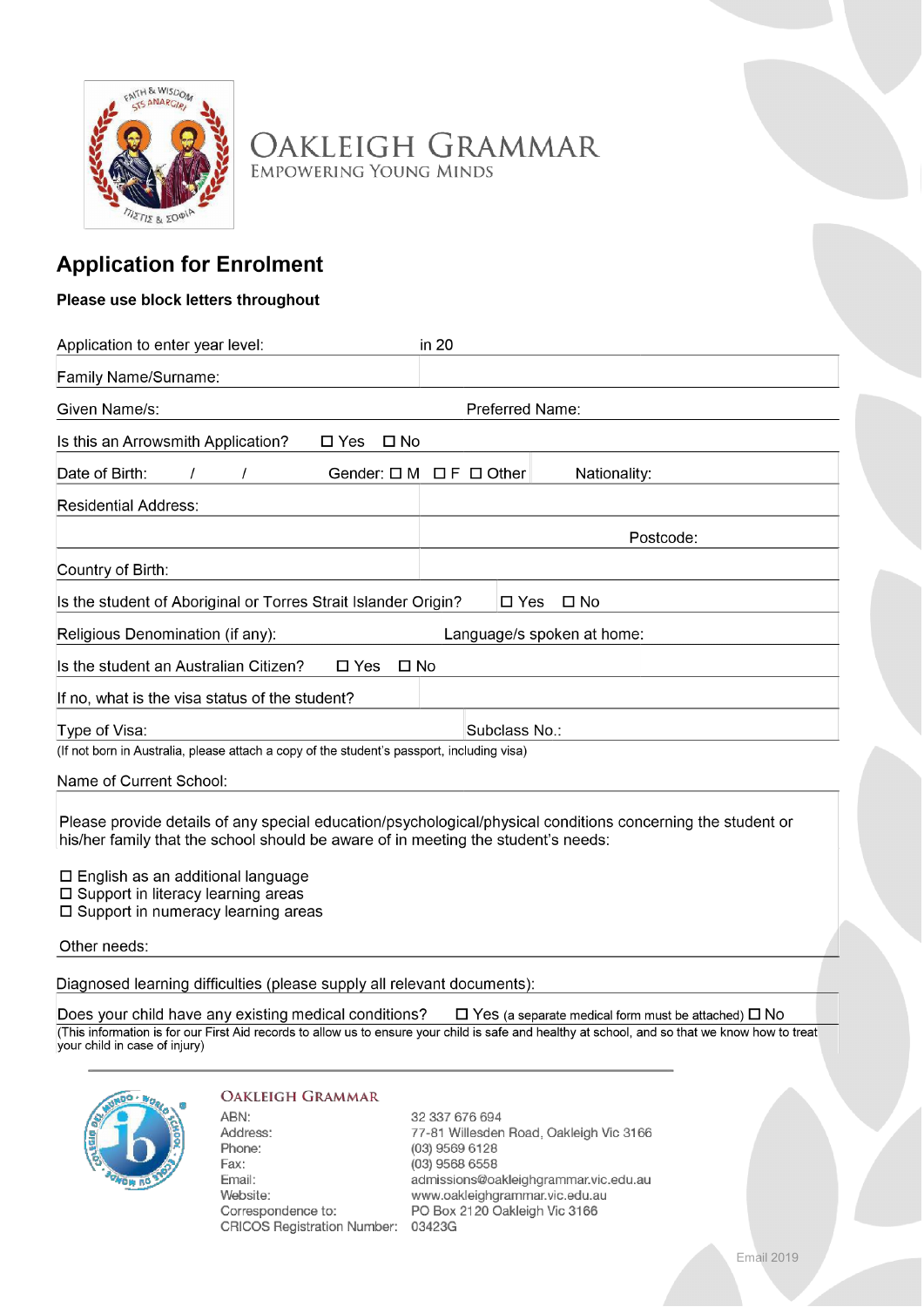

OAKLEIGH GRAMMAR

**Emergency Contact Details** 

Relationship to Student:

Best Contact Number:

| <b>International Students Only</b>                                                                  |                                                                                                                                               |  |  |  |
|-----------------------------------------------------------------------------------------------------|-----------------------------------------------------------------------------------------------------------------------------------------------|--|--|--|
| Agent:                                                                                              | Name:                                                                                                                                         |  |  |  |
| Address:                                                                                            |                                                                                                                                               |  |  |  |
|                                                                                                     | Post Code:                                                                                                                                    |  |  |  |
| Telephone (H):<br>$(W)$ :                                                                           | $(M)$ :                                                                                                                                       |  |  |  |
| Email:                                                                                              |                                                                                                                                               |  |  |  |
| <b>Intensive English High School Preparation Course</b><br>When do you wish to commence the course? |                                                                                                                                               |  |  |  |
| Year: 20<br>Commencing in term:                                                                     | Have you completed the AEAS test? $\Box$ Yes $\Box$ No                                                                                        |  |  |  |
| classes is only possible under strict guidelines.                                                   | Your application will need to have the result of your AEAS test attached before we can send the letter of offer. Direct entry into mainstream |  |  |  |
|                                                                                                     |                                                                                                                                               |  |  |  |
| <b>Parent/Guardian Details</b>                                                                      |                                                                                                                                               |  |  |  |
| <b>Father/Guardian</b><br>Family Name/Surname:                                                      | Title:                                                                                                                                        |  |  |  |
|                                                                                                     |                                                                                                                                               |  |  |  |
| Given Name/s:                                                                                       | Nationality:                                                                                                                                  |  |  |  |
| Country of Birth:                                                                                   | Language/s Spoken:                                                                                                                            |  |  |  |
| <b>Residential Address:</b>                                                                         |                                                                                                                                               |  |  |  |
| $(W)$ :<br>Telephone (H):                                                                           | Mobile:                                                                                                                                       |  |  |  |
| Email:                                                                                              |                                                                                                                                               |  |  |  |
| Preferred method of correspondence: □ Email □Postal Mail                                            |                                                                                                                                               |  |  |  |
| Occupation:                                                                                         |                                                                                                                                               |  |  |  |
|                                                                                                     |                                                                                                                                               |  |  |  |
| Highest level of Secondary School completed:                                                        | Highest level of Tertiary Education completed:                                                                                                |  |  |  |
| $\square$ Year 9                                                                                    | □ Bachelor Degree or above                                                                                                                    |  |  |  |
| $\Box$ Year 10                                                                                      | □ Advanced Diploma / Diploma                                                                                                                  |  |  |  |
| □ Year 11                                                                                           | $\Box$ Cert I to IV (include trade cert)                                                                                                      |  |  |  |
| □ Year 12                                                                                           | $\square$ No tertiary qualification                                                                                                           |  |  |  |
| Did you attend Oakleigh Grammar? □ Yes □ No                                                         | If you ticked yes, what year did you leave?                                                                                                   |  |  |  |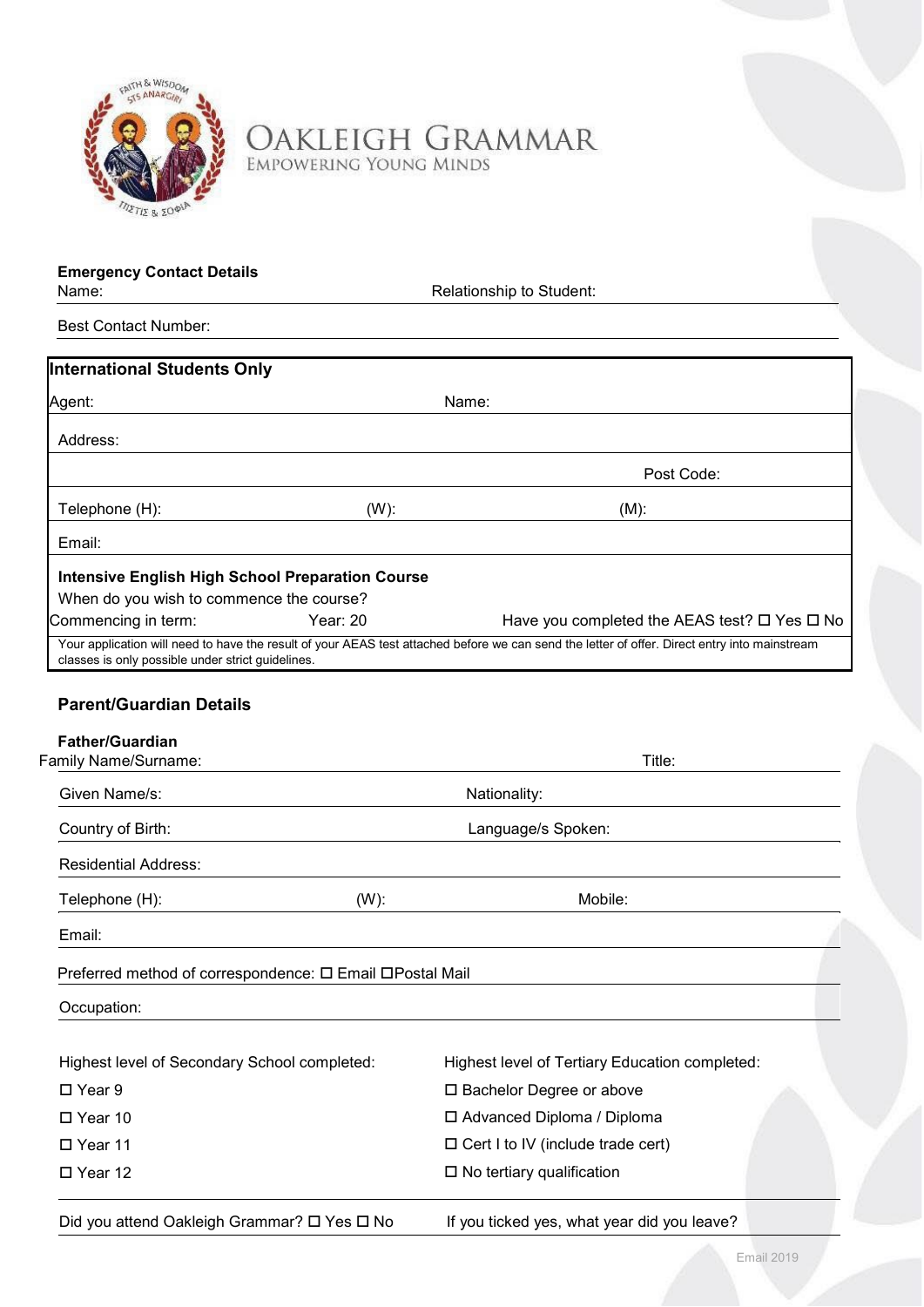

OAKLEIGH GRAMMAR

TIE & 20<sup>d</sup> **Mother/Guardian** 

| EMPOWERING YOUNG MINDS                                                    |  |
|---------------------------------------------------------------------------|--|
| アクリストライト ステッシュ ていきんきょう パンピューター スページ<br><b>FOR COLLECTIVITY CONTINUES.</b> |  |
|                                                                           |  |
|                                                                           |  |

| Family Name/Surname:                         | Title:                                         |  |  |  |
|----------------------------------------------|------------------------------------------------|--|--|--|
| Given Name/s:                                | Nationality:                                   |  |  |  |
| Country of Birth:                            | Language/s Spoken:                             |  |  |  |
| <b>Residential Address:</b>                  |                                                |  |  |  |
| $(W)$ :<br>Telephone (H):                    | Mobile:                                        |  |  |  |
|                                              |                                                |  |  |  |
| Highest level of Secondary School completed: | Highest level of Tertiary Education completed: |  |  |  |
| $\Box$ Year 9                                | □ Bachelor Degree or above                     |  |  |  |
| $\Box$ Year 10                               | □ Advanced Diploma / Diploma                   |  |  |  |
| □ Year 11                                    | $\Box$ Cert I to IV (include trade cert)       |  |  |  |
| □ Year 12                                    | $\square$ No tertiary qualification            |  |  |  |
| Did you attend Oakleigh Grammar? □ Yes □ No  | If you ticked yes, what year did you leave?    |  |  |  |
| Email:                                       |                                                |  |  |  |

Preferred method of correspondence: Email Postal Mail

Occupation:

The student resides with:  $\Box$  Both Parents  $\Box$  Mother  $\Box$  Father  $\Box$ Other (Please specify):

Did another relative attend Oakleigh Grammar? □ Yes □ No

If yes, what year did they leave? Relation to student: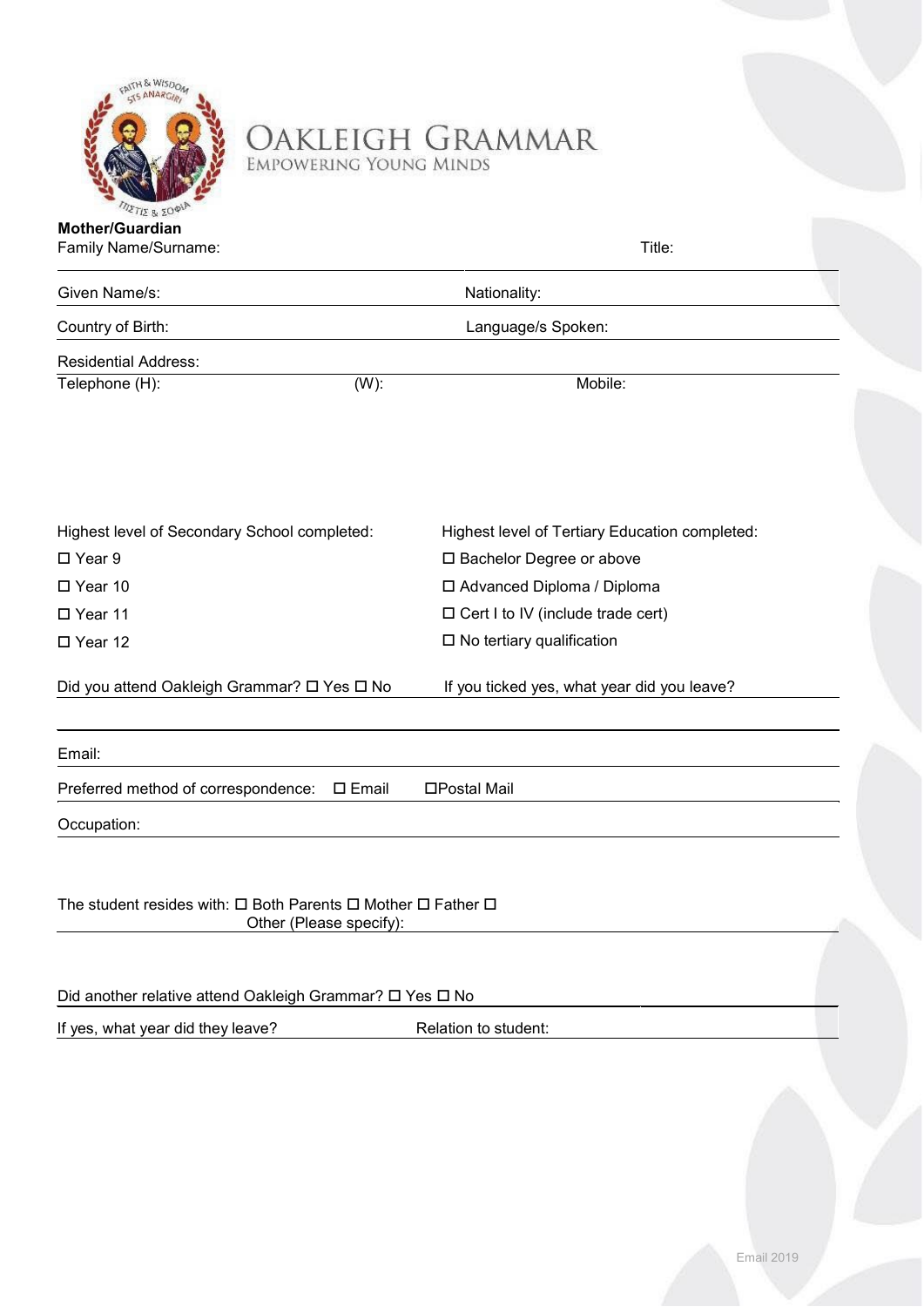

Jakleigh Grammar EMPOWERING YOUNG MIN

### **Oakleigh Grammar Parent Declaration**

My signature below indicates that I have read the conditions of enrolment found in the School Enrolment Book and agree to abide by these and any regulations in force at the School. I agree to pay promptly and by the due date all fees and other money due to the School in respect of the child enrolled.

Students will not be permitted to commence a new term whilst any fees remain unpaid, unless written permission has been granted by the Principal or Finance Manager prior to the commencement of the term. It is further agreed that we will be liable to pay the School all costs (including legal and debt collection costs) which result from the non-payment or late payment of accounts.

In cases where there has been substantial non-compliance with the rules and regulations of the School, the School may impose special conditions for the ongoing enrolment of the student which may include the requirement of payment of annual fees before the commencement of the year.

I/We agree to work with the School in my/our child's education, by following the advice of the Principal and staff, supporting the ethos of the School, abiding by the School's uniform and attendance requirements, upholding the standards of discipline set by the School and allowing our child to participate in all compulsory activities, sport and School camps.

All information relating to account and administration matters shall be provided equally to the signatories to this form, unless otherwise directed by both signatories and consented to by the School.

In respect of any unpaid fees, levies and costs owing by us to you, I hereby grant a charge in favour of Oakleigh Grammar over all my interests (from time to time) in any real property holdings. Should any fees, levies and costs be outstanding for more than 30 days after the due date of the account, I acknowledge that Oakleigh Grammar is irrevocably and unconditionally entitled to lodge a caveat against such real property as valid security for all amounts due and payable to us. Oakleigh Grammar will release any caveat promptly upon payment of all unpaid amounts.

Where the parents/guardians withdraw or remove a student from the School they are required to give one full term's prior notice in writing to the Principal, such notice to be given prior to the commencement of the student's final term at the School. In the event that such notice is not given, tuition fees for the next term will be payable in full.

In the event of any medical or other emergency arising in respect of the child then, should the School reasonably consider it impracticable to communicate with the child's parents, or be unable to communicate with the child's parents, each parent authorises the School to act as it considers, in its reasonable opinion, to be the best interests of the child. This may include providing first aid, seeking medical advice, and providing authorisation for medical treatment. Each parent agrees to jointly and severally indemnify the School in respect of any reasonable costs and expenses which the School incurs as a result of the School taking action pursuant to this clause.

This application requires the signature of both parents. If both signatures cannot be provided, the circumstances should be indicated to the School, in writing as to why both signatures cannot be provided. If parents are divorced or separated, only one signature is required with proof of sole custodianship.

|       | Signature of Father/Guardian: | Signature of Mother/Guardian: |  |  |  |
|-------|-------------------------------|-------------------------------|--|--|--|
| Date: |                               | Date:                         |  |  |  |

### **Photographic Permission**

From time to time, your child may be photographed at school or school events. Please indicate whether you give permission for these photographs to be used for marketing purposes (e.g. on Facebook, in the Newsletter, in brochures, in magazines).

 $\Box$  I give permission for my child's photograph to be used for marketing purposes

 $\Box$  I DO NOT give permission for my child's photograph to be used for marketing purposes